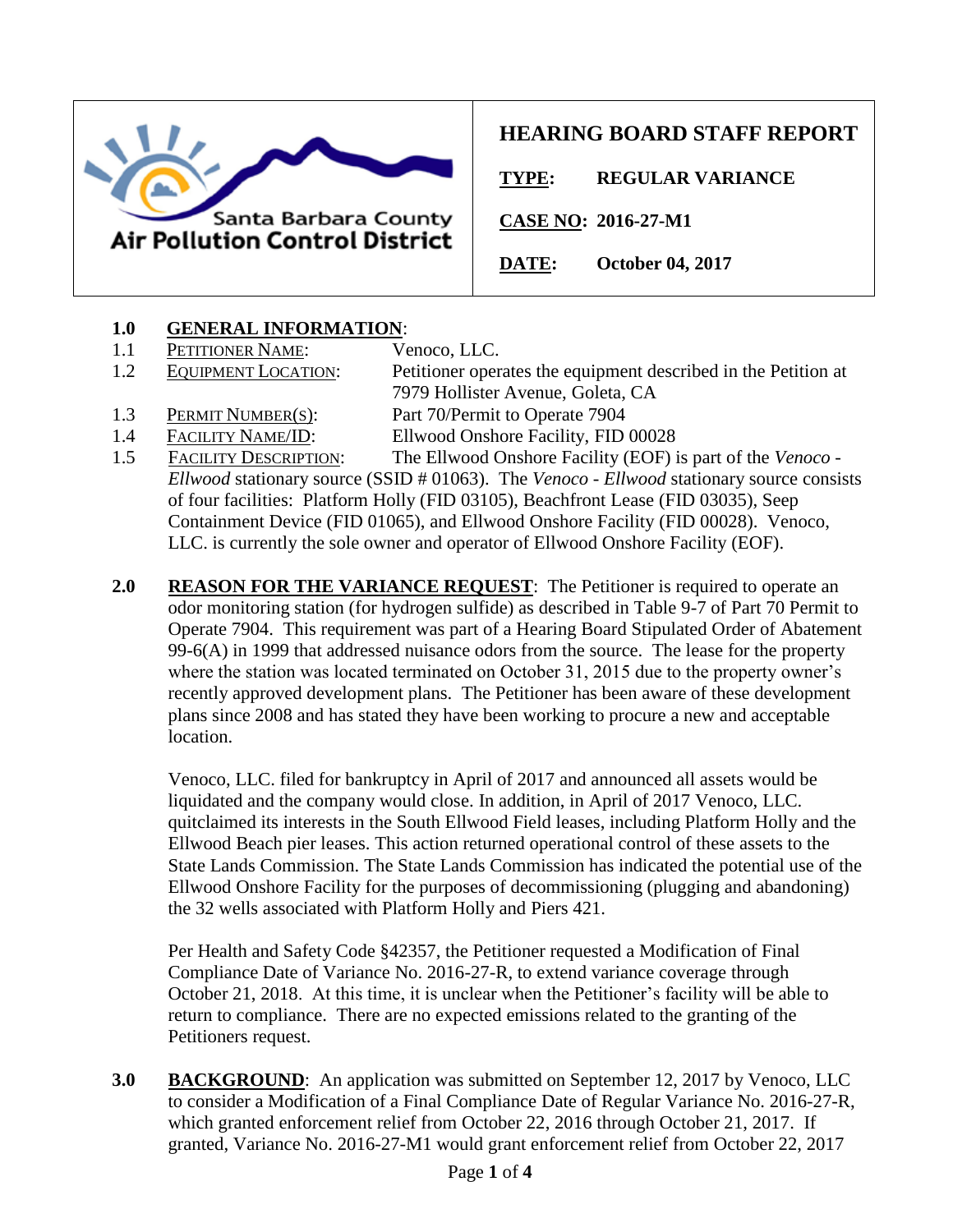through October 21, 2018, or 90 days after a transfer of owner or operator application is deemed complete in accordance with District Rule 203, or the date the Ellwood Onshore Facility begins decommissioning operations, or the date compliance is achieved, whichever occurs first.

- 4.0 PERMITTING HISTORY: Since the original permitting of EOF, PTO 7904 has been reevaluated numerous times, with the most recent being in December of 2014. The EOF is part of the Ellwood stationary source and operates under a combined local and federal operating permit. See https://www.ourair.org/venoco-ellwood/ for details.
- 5.0 COMPLIANCE HISTORY: Historically, the conditions described in Section 6.0 have not been violated.
- 6.0 REGULATORY ANALYSIS: The following permit conditions of Part 70/Permit to Operate 7904 are applicable to the variance request:

# Condition 9.C.17 (Ambient Air Monitoring Stations)

o Venoco shall install and maintain two ambient air monitoring stations, approved by the District, located as described below to monitor meteorological and odorous organic sulfide concentrations in the vicinity of the Ellwood Onshore Facility ("EOF"). The monitoring stations shall be equipped to continuously monitor and telemeter the data identified in Tables 9-6 and 9-7 below to the District in a manner consistent with the District's Ambient Air Monitoring Protocol. Venoco shall connect all ambient and meteorological parameters to the District's central Data Acquisition System (DAS) as documented in Tables 9-6 and 9-7 below.

| <b>Ambient Air Monitoring Station</b> | <b>Required Parameters</b>        |  |
|---------------------------------------|-----------------------------------|--|
| Goleta Storage Facility               | Hydrogen Sulfide                  |  |
| 7760 Hollister Avenue                 | Total Reduced Sulfur              |  |
| Goleta, CA 93117                      | Horizontal Wind Speed             |  |
|                                       | Horizontal Wind Direction         |  |
| (location of station approved by      | Vector Wind Speed                 |  |
| District)                             | Vector Wind Direction             |  |
|                                       | Sigma Theta (Wind Variation)<br>٠ |  |
|                                       | Ambient Temperature               |  |

Table 0.7, Goletz Storage Facility I ocated 10 Meter Meteorological Tower

# Condition 9.C.18 (Data Acquisition System Operation and Maintenance Fee)

o This permit requires Venoco to connect certain parameters to the District DAS. In addition, Venoco shall reimburse the District for the cost of operating and maintaining the DAS. Venoco shall be assessed an annual fee, based on the District's fiscal year, collected semi-annually.

Pursuant to Rule 210 III.A, Venoco shall pay fees specified in Table 9-8 below. The District shall use these fees to operate, maintain, and upgrade the DAS in proper running order. Fees shall be due and payable pursuant to governing provisions of Rule 210, including CPI adjustments.

All ongoing costs and anticipated future capital upgrades will be the District's responsibility and will be accomplished within the above stated DAS fee. This fee is intended to cover the annual operating budget and upgrades of the DAS and is intended to gradually phase the District into a share of the DAS costs (as outlined in the March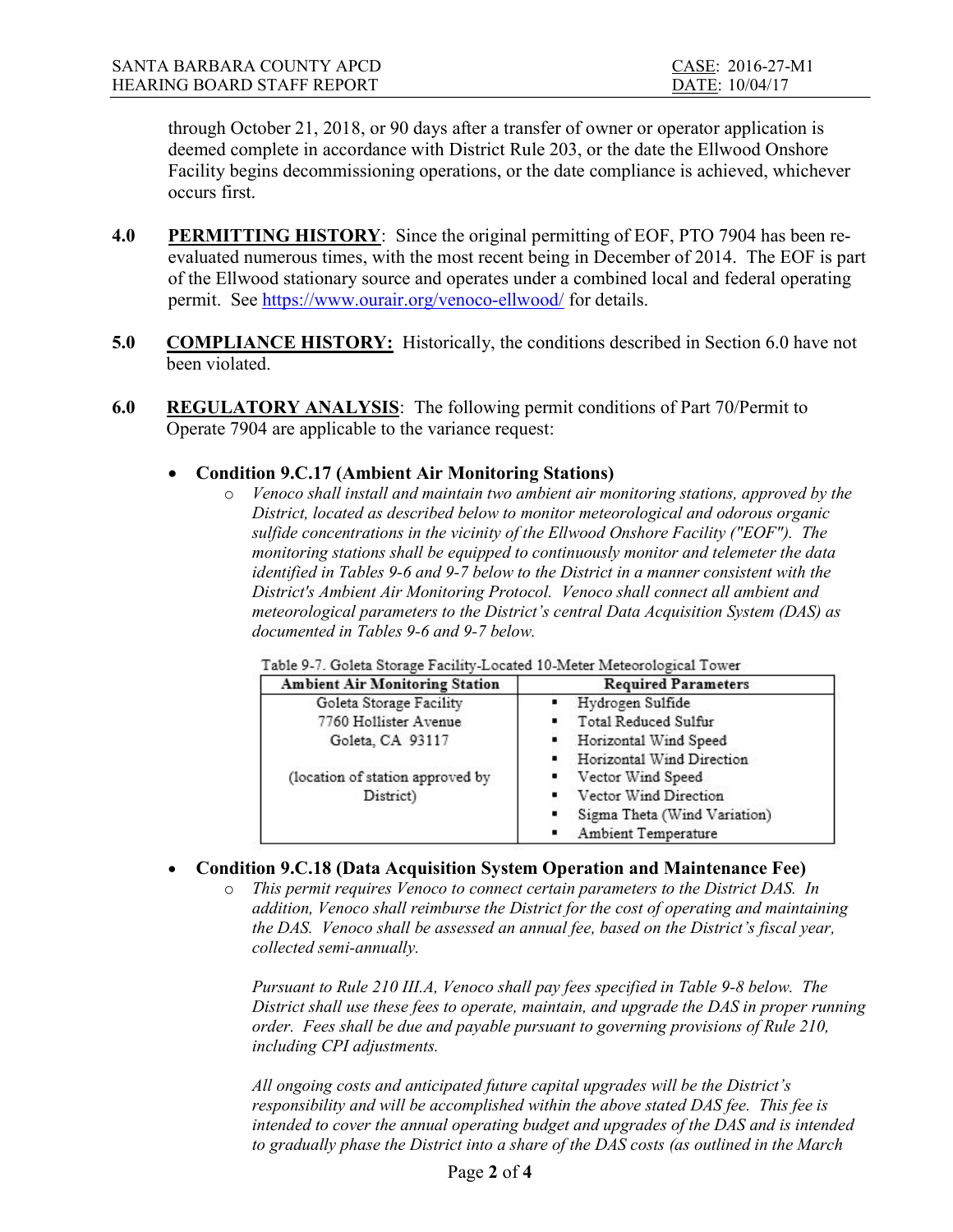27, 1998, letter – Fixed Fee Proposal for Monitoring and DAS Costs). In the event that the assumptions used to establish this fee substantially increase or decrease, the District may revisit and adjust the fee based on documentation of cost of services. Adjusted fees will be implemented by transmitting a revised Table 9-8, which will become an enforceable part of this permit.

The fees prescribed in this condition shall expire if and when the Board adopts a Data Acquisition System Operation and Maintenance Fee schedule and such fee becomes effective.

| <b>FEE DESCRIPTION</b>                                 | FEE.             |
|--------------------------------------------------------|------------------|
| DATA ACQUISITION SYSTEM OPERATION AND                  |                  |
| <b>MAINTENANCE FEE</b>                                 |                  |
| Per CEM, ambient or meteorological parameter required  | \$1,307 annually |
| by permit to be transmitted real-time to the District  |                  |
| Central Data Acquisition System. (see Tables A-2, A-3, |                  |
| and A-6 in ATC/PTO Mod 7904-02)                        |                  |

### Table 9-8. Fees for DAS Operation and Maintenance (a) (b)

## Condition 9.C.19 (Ambient Monitoring Station Data Review and Audit Fee)

o Venoco shall operate the ambient monitoring stations specified in Tables 9-6 and 9-7 and submit data to the District for quality assurance review and shall have the stations audited quarterly by District, or its contractor. In addition, Venoco shall reimburse the District for the cost of this service. Effective July 1, 1999, Venoco shall be assessed an annual fee, based on the District's fiscal year, collected semi-annually.

Pursuant to Rule 210 III.A., Venoco shall pay fees specified below in Table 9-9. The District will use this fee to pay staff costs to review and quality-assure the monitoring data collected by Venoco and the contractor or staff costs to audit the monitoring equipment. This fee shall not cover any District time necessary to issue or respond to any Notice of Violation, which will be billed on a reimbursable basis. Fees shall be due and payable pursuant to governing provisions of Rule 210, including CPI adjustments.

In the event that Venoco consistently requires services in excess of those assumed in the March 27, 1998 letter (Fixed Fee Proposal for Monitoring and DAS Costs), the Control Officer may move Venoco to a reimbursable method of payment, subject to provisions of Rule 210. In the event that the assumptions used to establish this fee substantially increase or decrease, District may revisit and adjust the fee based on documentation of cost of services. Adjusted fees will be implemented by transmitting a revised Table 9-9, which will become an enforceable part of this permit. The fees prescribed in this condition shall expire if and when the Board adopts an Ambient Monitoring Station Data Review and Audit Fee and such fee becomes effective.

| FEE DESCRIPTION                                                                                                            | <b>FEE</b>         |
|----------------------------------------------------------------------------------------------------------------------------|--------------------|
| Meteorological and/or Odor Monitoring Station Data<br><b>Review and Audit Fee</b>                                          | <b>Per Station</b> |
| For data review and audit activities associated with data<br>submitted from each monitoring station in Tables 9-6 and 9-7. | $$11,784$ annually |

- Table 9-9 Fees for Data Review and Audit (a) (b)
- 7.0 EMISSIONS ANALYSIS: Excess emissions are not expected as a result of granting this variance. However, without the odor monitoring station, determining the source of an odor event in the area will be more difficult to ascertain.